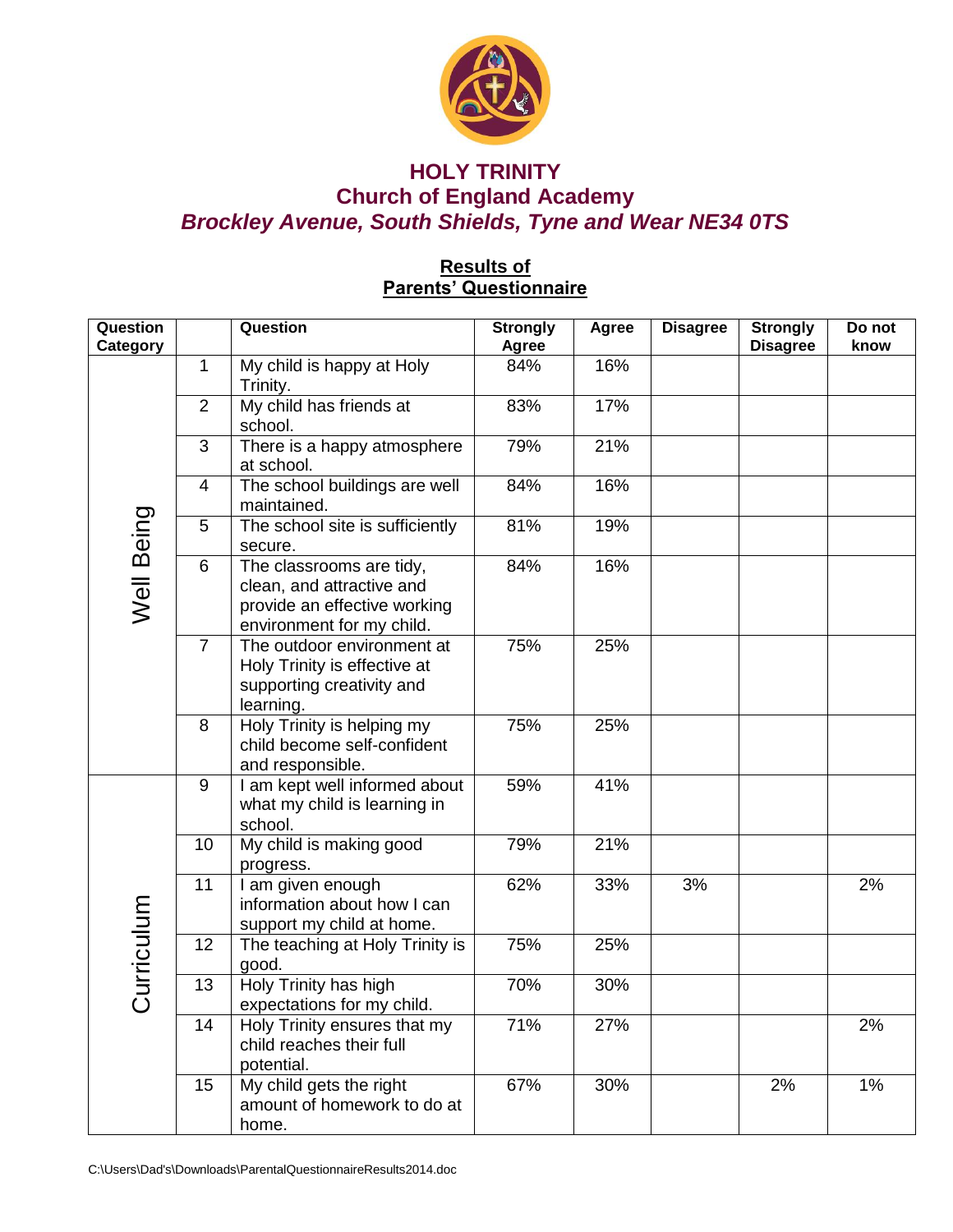| Enrichment                  | 16 | Holy Trinity provides a varied                                | 73%          | 24% |               |    | 3%           |
|-----------------------------|----|---------------------------------------------------------------|--------------|-----|---------------|----|--------------|
|                             |    | range of enrichment days                                      |              |     |               |    |              |
|                             | 17 | and activities.<br>Holy Trinity offers a wide                 | 62%          | 24% |               |    | 14%          |
|                             |    | range of extra-curricular                                     |              |     |               |    |              |
|                             |    | school clubs.                                                 |              |     |               |    |              |
|                             | 18 | School trips and visits are<br>worthwhile experiences.        | 78%          | 21% |               |    | 1%           |
|                             | 19 | The school's system of                                        | 73%          | 25% | 2%            |    |              |
|                             |    | rewarding and praising                                        |              |     |               |    |              |
|                             | 20 | children is effective.                                        | 65%          | 29% |               |    | 6%           |
|                             |    | The school's system of<br>discipline is effective.            |              |     |               |    |              |
|                             | 21 | The school's values and                                       | 67%          | 32% |               |    | 1%           |
|                             |    | attitudes have a positive                                     |              |     |               |    |              |
|                             | 22 | effect on my child.<br>The school treats my child             | 70%          | 29% |               |    | 1%           |
|                             |    | fairly.                                                       |              |     |               |    |              |
|                             | 23 | My child is confident that                                    | 65%          | 34% |               |    | 1%           |
|                             |    | should they have a problem,                                   |              |     |               |    |              |
|                             |    | there is someone they can go                                  |              |     |               |    |              |
|                             |    | to in school who will listen to<br>them.                      |              |     |               |    |              |
|                             | 24 | My child enjoys playtimes                                     | 70%          | 28% |               | 1% | 1%           |
| Behaviour and Pastoral Care |    | and lunchtimes.                                               |              |     |               |    |              |
|                             | 25 | My child finds school meals                                   | 67%          | 32% |               |    | 1%           |
|                             |    | enjoyable (leave blank if your                                |              |     |               |    |              |
|                             | 26 | child has packed lunch).<br>Holy Trinity helps to promote     | 71%          | 25% | 3%            |    | 1%           |
|                             |    | a healthy lifestyle.                                          |              |     |               |    |              |
|                             | 27 | Members of staff at Holy                                      | 78%          | 22% |               |    |              |
|                             |    | Trinity are approachable.                                     |              |     |               |    |              |
|                             | 28 | Parents' consultation<br>meetings provide me with the         | 70%          | 30% |               |    |              |
|                             |    | information I require about                                   |              |     |               |    |              |
| Communication               |    | my child's progress and                                       |              |     |               |    |              |
|                             |    | achievement.                                                  |              |     |               |    |              |
|                             | 29 | School reports provide me                                     | 76%          | 24% |               |    |              |
|                             |    | with the information I require<br>about my child's progress   |              |     |               |    |              |
|                             |    | and achievement.                                              |              |     |               |    |              |
|                             | 30 | The school website provides                                   | 54%          | 37% |               |    | 9%           |
|                             |    | clear information regarding                                   |              |     |               |    |              |
|                             |    | what has happened in school                                   |              |     |               |    |              |
|                             | 31 | and also about future events.<br>I understand the role of the | 48%          | 38% | 6%            |    | 8%           |
|                             |    | school Governors.                                             |              |     |               |    |              |
|                             | 32 | I can approach the school if I                                | 81%          | 19% |               |    |              |
|                             |    | have a concern.                                               |              |     |               |    |              |
|                             |    |                                                               | 72%          | 26% |               |    | 1.5%<br>1.5% |
|                             |    |                                                               | Positive 98% |     | Negative 0.5% |    |              |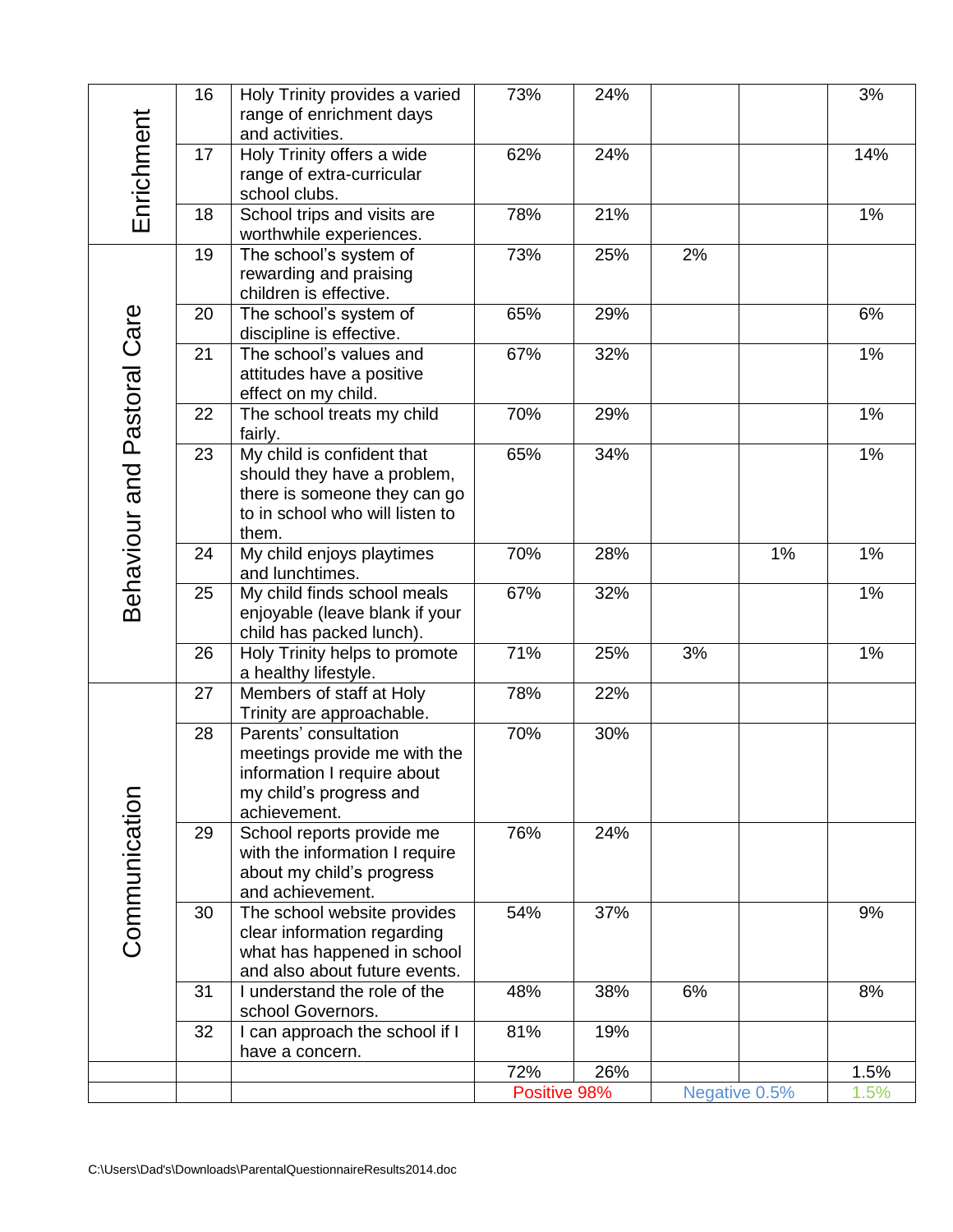Thank you to all parents who contributed to the parents' survey we conducted. Your comments have provided us with valuable research into our performance across the school.

The aim of the survey was to assess how satisfied parents are with the various aspects of school life, and make suggestions for ways in which to improve the school further. Overall we had 63 families respond from a total of 236 (27%). The overwhelming majority of parents (98%) either strongly agreed or agreed with the questions asked, with 0.5% disagreeing, 0.5% strongly disagreeing and 1.5% answering 'do not know'.

100% of parents strongly agreed and agreed with the following questions:-

My child is happy at Holy Trinity.

My child has friends at school.

There is a happy atmosphere at school.

The school buildings are well maintained.

The school site is sufficiently secure.

The classrooms are tidy, clean, attractive and provide an effective working environment for my child.

The outdoor environment at Holy Trinity is effective at supporting creativity and learning.

Holy Trinity is helping my child become self-confident and responsible.

I am kept well informed about what my child is learning in school.

My child is making good progress.

The teaching at Holy Trinity is good.

Holy Trinity has high expectations for my child.

Members of staff at Holy Trinity are approachable.

Parents' consultation meetings provide me with the information I require about my child's progress and achievement.

School reports provide me with the information I require about my child's progress and achievement.

Looking at the questionnaire results there were a number of areas which were highlighted for further consideration/action:-

## **I am given enough information about how I can support my child at home**

Class teachers now produce, on a termly basis, a class newsletter which informs parents of events and topics which pupils will be covering throughout the term. Any comments or suggestions are welcome.

## **My child gets the right amount of homework to do at home**

Homework is given out to pupils on a weekly basis. The amount of homework given is adjusted according to the ages of the children. If parents feel their child would benefit from further homework please speak to the Class Teacher in the first instance.

## **Holy Trinity offers a wide range of extra-curricular school clubs**

Last year more after school clubs were organised for the younger pupils. However they are not introduced until later on in the academic year as it is important that younger pupils moving up the school are settled into their new classrooms before commencing after school clubs.

## **The school's system of rewarding and praising children is effective. The school's system of discipline is effective.**